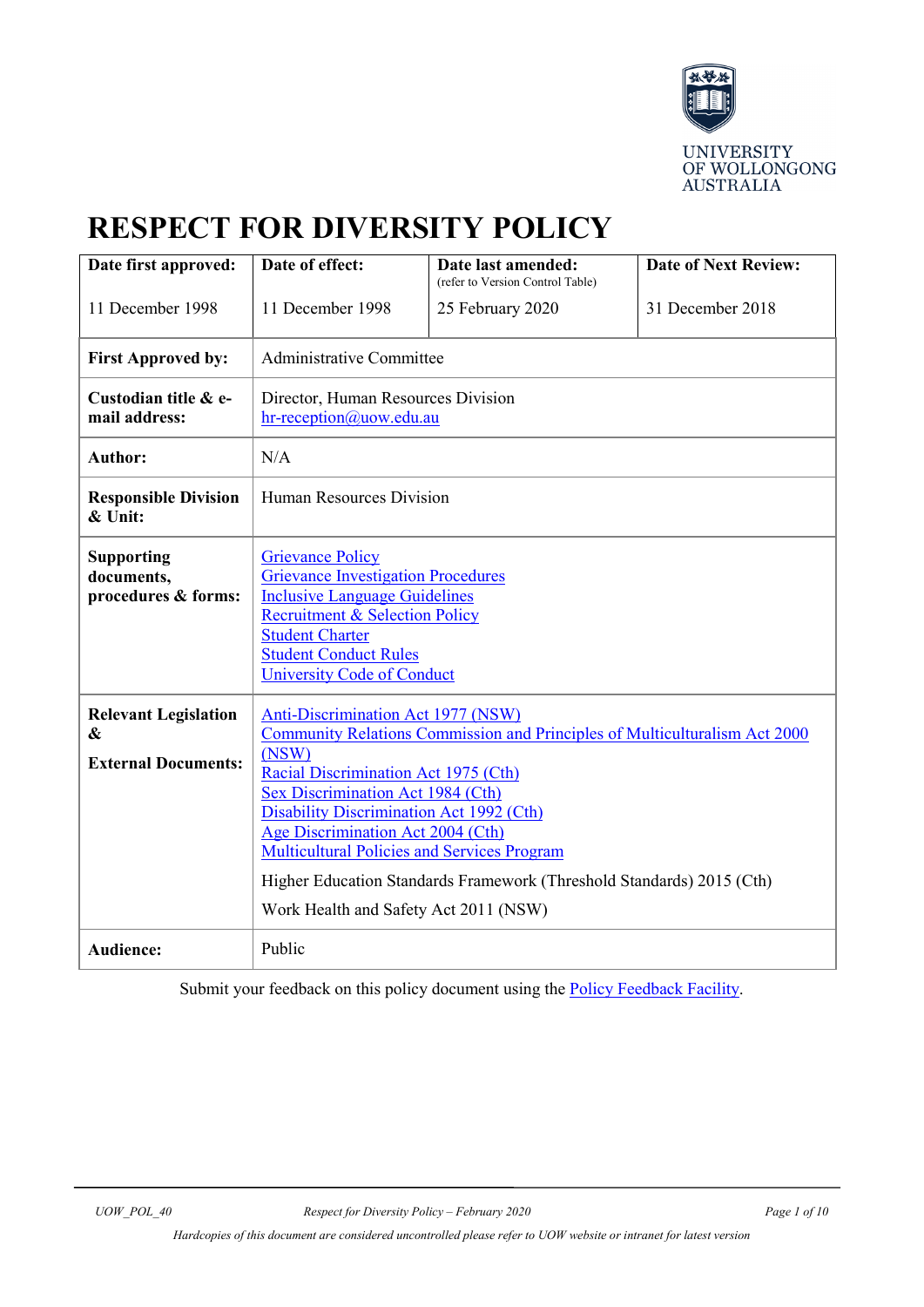

### **Contents**

| $\overline{2}$  |  |
|-----------------|--|
| 3 <sup>1</sup>  |  |
| $\overline{4}$  |  |
| 5 <sup>5</sup>  |  |
| 6               |  |
| $7\phantom{.0}$ |  |
| 8               |  |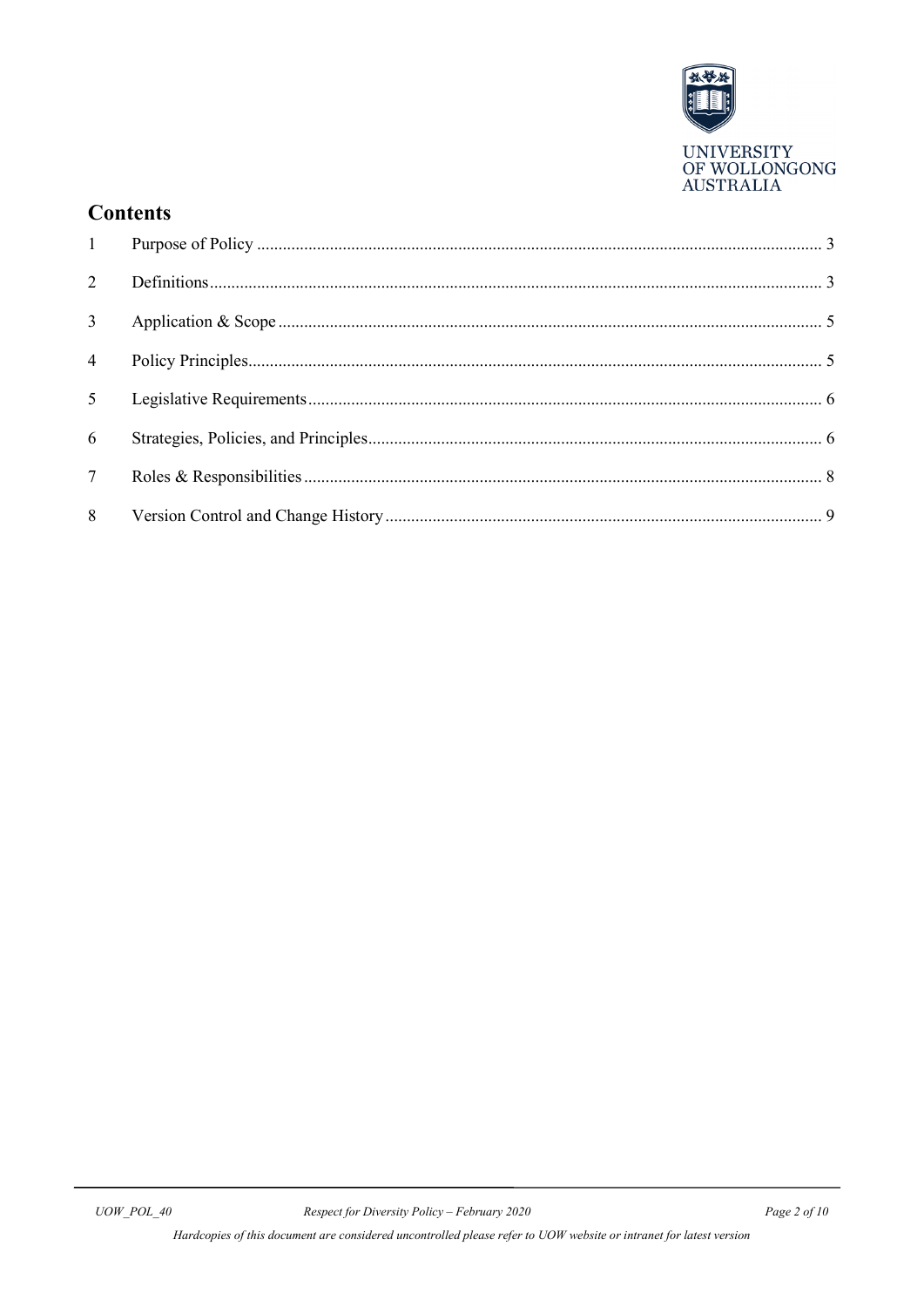

#### <span id="page-2-0"></span>**1 Purpose of Policy**

1. The Respect for Diversity Policy provides an outline of the aims and strategies of the University of Wollongong to provide an environment where the diversity of its members is respected. The University seeks to promote freedom of speech while also equipping all students, staff and affiliates with the understanding necessary to effectively function in a work and study environment that is free from all manifestations of unlawful discrimination, and recognises the positive value of a diverse community of staff, affiliates and students.

#### <span id="page-2-1"></span>**2 Definitions**

| Word/Term       | Definition (with examples if required)                                                                                                                                                                                                                                                                                                                                                                                                                                                                                                                                                                                                                                                                                                                                                                                     |  |  |
|-----------------|----------------------------------------------------------------------------------------------------------------------------------------------------------------------------------------------------------------------------------------------------------------------------------------------------------------------------------------------------------------------------------------------------------------------------------------------------------------------------------------------------------------------------------------------------------------------------------------------------------------------------------------------------------------------------------------------------------------------------------------------------------------------------------------------------------------------------|--|--|
| Affiliate       | Includes people holding University of Wollongong Honorary Awards as conferred<br>by the University Council, including the awards of Emeritus Professor, Honorary<br>Doctor and University Fellow; people appointed in accordance with the<br>University's Appointment of Visiting and Honorary Academics Policy; and people<br>engaged by the University as agency staff, contractors, volunteers and work<br>experience students                                                                                                                                                                                                                                                                                                                                                                                          |  |  |
| <b>Bullying</b> | When an individual or group of individuals repeatedly behaves unreasonably<br>towards a person or group of people and that behaviour creates a risk to health and<br>safety.                                                                                                                                                                                                                                                                                                                                                                                                                                                                                                                                                                                                                                               |  |  |
| Discrimination  | The Fair Work Ombudsman defines discrimination as when someone is not treated<br>fairly or given the same opportunities because of their race, colour, sex, sexual<br>orientation, age, gender identity, gender expression, intersex status, marital or<br>relationship status, family or carer's responsibilities, pregnancy, religion, political<br>opinion, national extraction, social origin, disability or physical or mental<br>disability., which includes:<br>- physical, intellectual, psychiatric, sensory, neurological or learning disabilities;<br>physical disfigurement; disorders, illness or diseases that affect thought processes,<br>perceptions of reality, emotions or judgement, or results in disturbed behaviours;<br>presence in body of organisms causing disease or illness (e.g. HIV virus). |  |  |
| Disability      | The Disability Discrimination Act 1992 (Cth) defines disability as:<br>total or partial loss of the person's bodily or mental functions<br>$\bullet$<br>total or partial loss of a part of the body<br>٠<br>the presence in the body of organisms causing disease or illness<br>$\bullet$<br>the malfunction, malformation or disfigurement of a part of the person's<br>$\bullet$<br>body<br>a disorder or malfunction that results in the person learning differently from<br>$\bullet$<br>a person without the disorder or malfunction<br>a disorder, illness or disease that affects a person's thought processes,<br>perception of reality, emotions or judgment, or that results in disturbed                                                                                                                        |  |  |

*Hardcopies of this document are considered uncontrolled please refer to UOW website or intranet for latest version*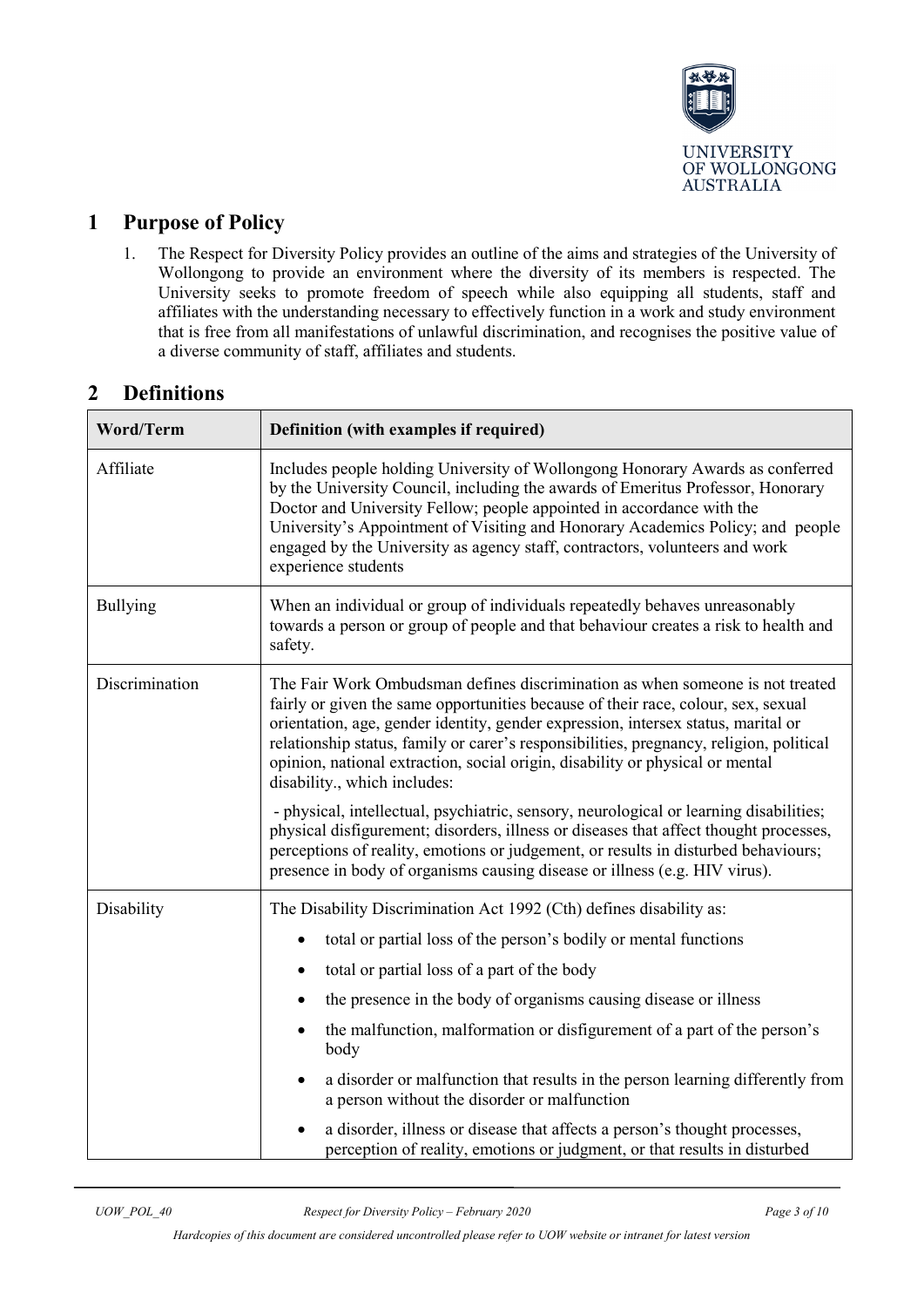

|                                 | behaviour;                                                                                                                                                                                                                                                                                                                                                                                      |  |  |
|---------------------------------|-------------------------------------------------------------------------------------------------------------------------------------------------------------------------------------------------------------------------------------------------------------------------------------------------------------------------------------------------------------------------------------------------|--|--|
|                                 | and includes disability that:                                                                                                                                                                                                                                                                                                                                                                   |  |  |
|                                 | presently exists                                                                                                                                                                                                                                                                                                                                                                                |  |  |
|                                 | previously existed but no longer exists                                                                                                                                                                                                                                                                                                                                                         |  |  |
|                                 | may exist in the future                                                                                                                                                                                                                                                                                                                                                                         |  |  |
|                                 | is imputed to a person (meaning it is thought or implied that the person has<br>disability but does not).                                                                                                                                                                                                                                                                                       |  |  |
| Diversity                       | The Australian Government defines diversity as recognising employees from a<br>wide range of backgrounds.                                                                                                                                                                                                                                                                                       |  |  |
|                                 | For example, this can include having employees of different ages, genders,<br>ethnicity, backgrounds, physical ability, sexual orientation, marital status, physical<br>qualities, life experience, political and religious beliefs, work experience or<br>educational background.                                                                                                              |  |  |
| EO Online                       | EO Online is a mandatory self-paced online equal opportunity training program for<br>employees upon commencement of employment and every two years thereafter. It<br>covers all aspects of harassment and bullying and provides case studies and real life<br>examples.                                                                                                                         |  |  |
| Equity                          | Providing a workplace free from unlawful discrimination and harassment protecting<br>all staff. Our inclusive values empower all staff to achieve their full potential and<br>remove actual or perceived barriers to participation regardless of gender, age, race,<br>disability, orientation or economic background. Treating people equitably does not<br>mean treating all people the same. |  |  |
| Harassment                      | Harassment is any form of behaviour that is unwelcome to the recipient/s; offends,<br>intimidates or humiliates the recipient/s; and targets the recipient/s for one of the<br>reasons covered by anti-discrimination laws, such as their sex, race or disability.                                                                                                                              |  |  |
| Australian Indigenous<br>People | Refers to Aboriginal or Torres Strait Islander people.                                                                                                                                                                                                                                                                                                                                          |  |  |
| LGBTIQ+                         | Acronym for people who are lesbian, gay, bisexual, transgender, intersex, and/or<br>queer. The $+$ incorporates a broader acceptance of all gender expressions/identities<br>and sexualities.                                                                                                                                                                                                   |  |  |
| <b>NAIDOC</b>                   | NAIDOC originally stood for 'National Aborigines and Islanders Day Observance<br>Committee'. This committee was once responsible for organising national activities<br>during NAIDOC Week and its acronym has since become the name of the week<br>itself.                                                                                                                                      |  |  |
|                                 | NAIDOC Week celebrations are held across Australia each July to celebrate the<br>history, culture and achievements of Aboriginal and Torres Strait Islander people.                                                                                                                                                                                                                             |  |  |
| Racist                          | A person with a prejudiced belief that one race is superior to others.                                                                                                                                                                                                                                                                                                                          |  |  |

*Hardcopies of this document are considered uncontrolled please refer to UOW website or intranet for latest version*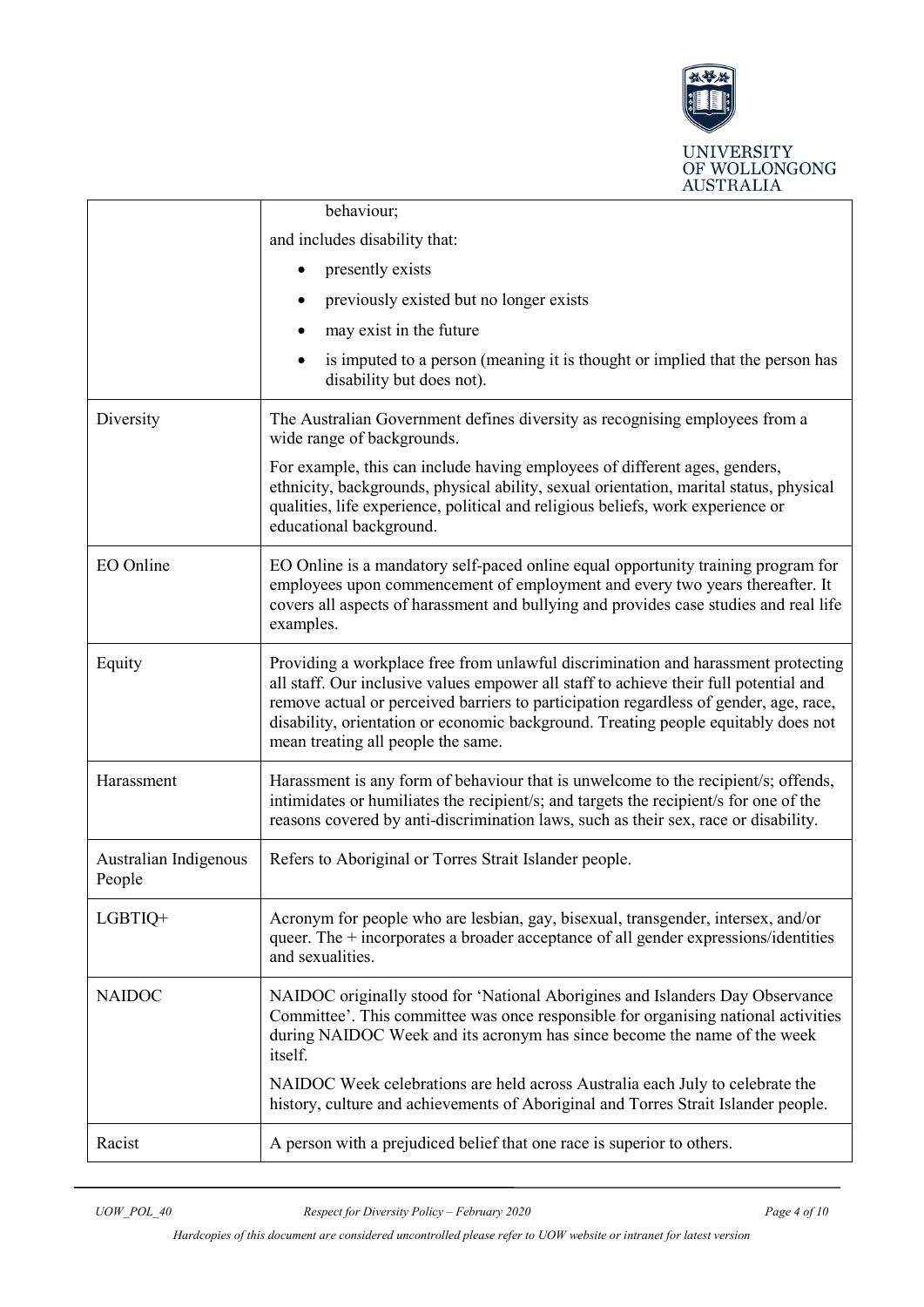

| Reconciliation    | Reconciliation is about unity and respect between Aboriginal and Torres Strait<br>Islanders and non-Indigenous Australians. It is about respect for Aboriginal and<br>Torres Strait Islander heritage and valuing justice and equity for all Australians. |
|-------------------|-----------------------------------------------------------------------------------------------------------------------------------------------------------------------------------------------------------------------------------------------------------|
| Respect           | A positive feeling of esteem or deference for a person or other entity (such as a<br>nation or a religion), and also specific actions and conduct representative of that<br>esteem.                                                                       |
| <b>RRR</b> Online | Responsibilities Rights and Respect Online (RRR Online) is an interactive online<br>program for students, covering aspects of harassment and bullying and providing<br>strategies for addressing the situations described.                                |
| <b>Staff</b>      | All people employed by the University including conjoint appointments, whether<br>on continuing, permanent, fixed term, casual or cadet or traineeship basis.                                                                                             |
| Student           | A person registered for a course at the University of Wollongong.                                                                                                                                                                                         |

#### <span id="page-4-0"></span>**3 Application & Scope**

- 2. The University of Wollongong actively recruits and attracts students, staff and affiliates from over 70 countries and from diverse socio-economic and religious backgrounds, diverse sexualities and genders, and a cross section of ages. Respect for diversity is therefore critical to maintaining a harmonious environment within all work, teaching and learning, research and social activities of the University.
- 3. This Policy is supported by the Inclusive language Guidelines, previously titled the Non-Discriminatory Language Practice and Presentation Policy and Guidelines.
- 4. This Policy applies to all University of Wollongong students, staff and affiliates studying and/or working on any Australian campus or representing the University in any location within Australia and internationally in any capacity.
- 5. For staff who are employed by the University of Wollongong and are working at international locations, the laws of the country will be applied, however staff are expected to abide by the principles outlined in this Policy.
- 6. All persons subject to this Policy, along with visitors to UOW facilities are entitled to expect to be treated with the principles of respect outlined in this Policy.

#### <span id="page-4-1"></span>**4 Policy Principles**

- 1. This Policy is based on the following guiding principles:
	- 1.1. That individuals have the right to express their ideas, theories and opinions while respecting the rights of others without fear of discrimination, harassment or bullying.
	- 1.2. That all discriminatory behaviour which is unlawful or offensive is unacceptable and contrary to the University's objective of creating an environment which allows all students, staff and affiliates to achieve their full potential.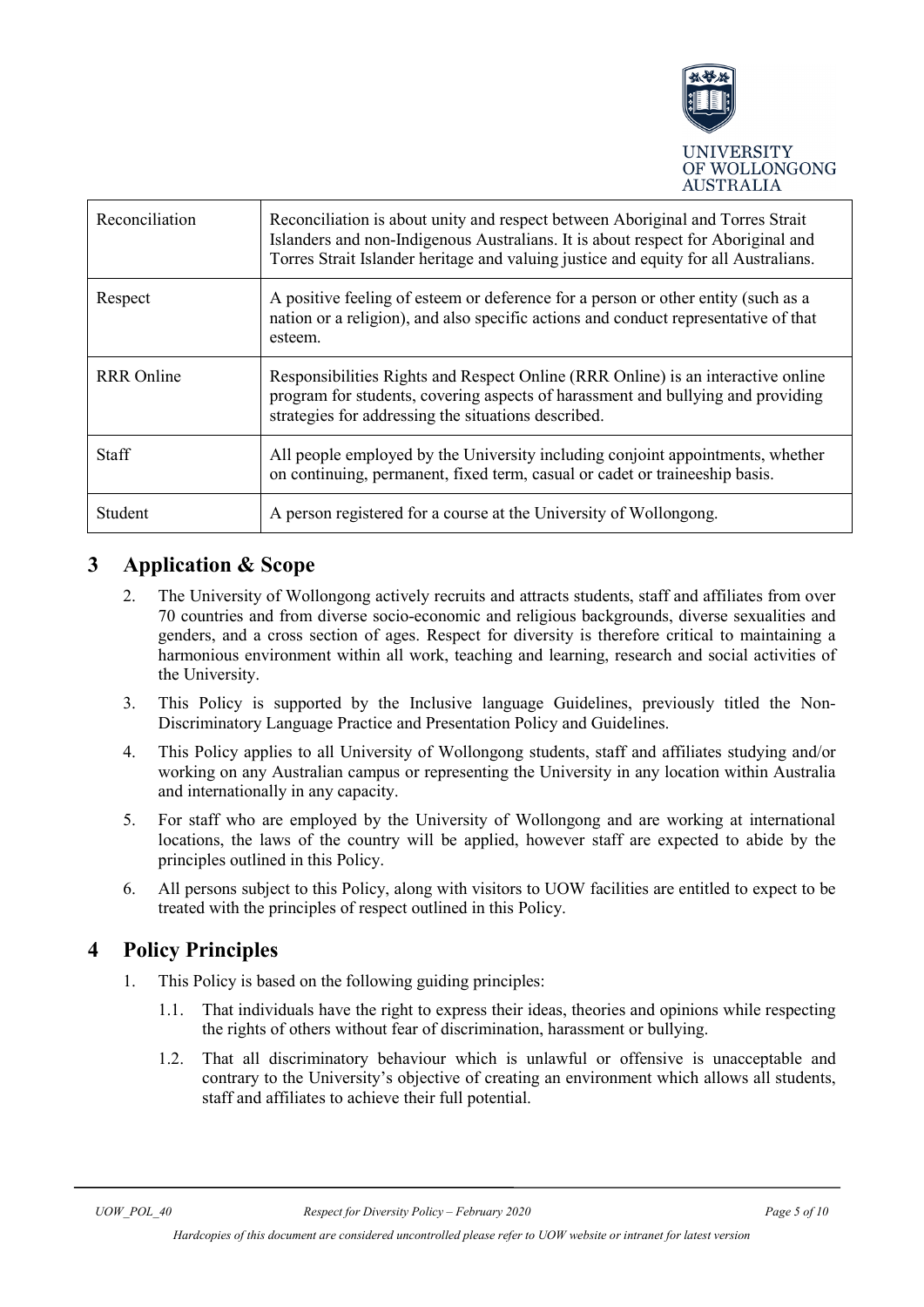

1.3. That discrimination, in its many manifestations, is unlawful under State and Federal legislation. The University takes seriously its obligations under NSW State and Federal legislation.

#### <span id="page-5-0"></span>**5 Legislative Requirements**

- 1. The following legislative requirements should be considered in conjunction with this Policy:
	- 1.1. The Anti-Discrimination Act 1977 (NSW) makes it unlawful to discriminate on the grounds of:
		- a. race, colour, ethnic background, ethno-religious background, descent or nationality;
		- b. sex;
		- c. marital or domestic status;
		- d. actual or perceived past, present, or future disability;
		- e. age;
		- f. actual or perceived transgender status, or actual or perceived homosexuality;
		- g. actual or perceived, past, present, or future carer's responsibilities.
	- 1.2. The Community Relations Commission and Principles of Multiculturalism Act, 2000 (NSW), sets a legislative requirement for the CEO of each public authority to implement the principles of multiculturalism. The University of Wollongong Multicultural Plan provides a framework for reporting multicultural activities.
	- 1.3. The Racial Discrimination Act 1975 (Cth) makes it unlawful to discriminate because of race, colour, nationality, ethnic or ethno-religious background.
	- 1.4. The Sex Discrimination Act 1984 (Commonwealth) makes it unlawful to discriminate on the grounds of sex, marital or relationship status, pregnancy or potential pregnancy and breastfeeding.
	- 1.5. The Disability Discrimination Act 1992 (Cth) provides protection for everyone in Australia against discrimination based on disability. It is unlawful to discriminate on the grounds of disability. This is includes physical, intellectual, psychiatric, sensory, neurological or learning disabilities, physical disfigurement, and illnesses such as HIV/AIDS.
	- 1.6. The Age Discrimination Act 2004 (Cth) prohibits less favourable treatment not only because of age, but also because of characteristics generally pertaining to age and characteristics generally imputed to people of that age.

#### <span id="page-5-1"></span>**6 Strategies, Policies, and Principles**

- 1. This policy supports the following University principles and policies:
	- 1.1. The University's Principles of a shared commitment to promoting and celebrating:
		- a. Intellectual openness, collegiality and connectivity;
		- b. Empowerment, flexibility and cultural diversity;
		- c. Mutual respect and the promotion of equity and social justice;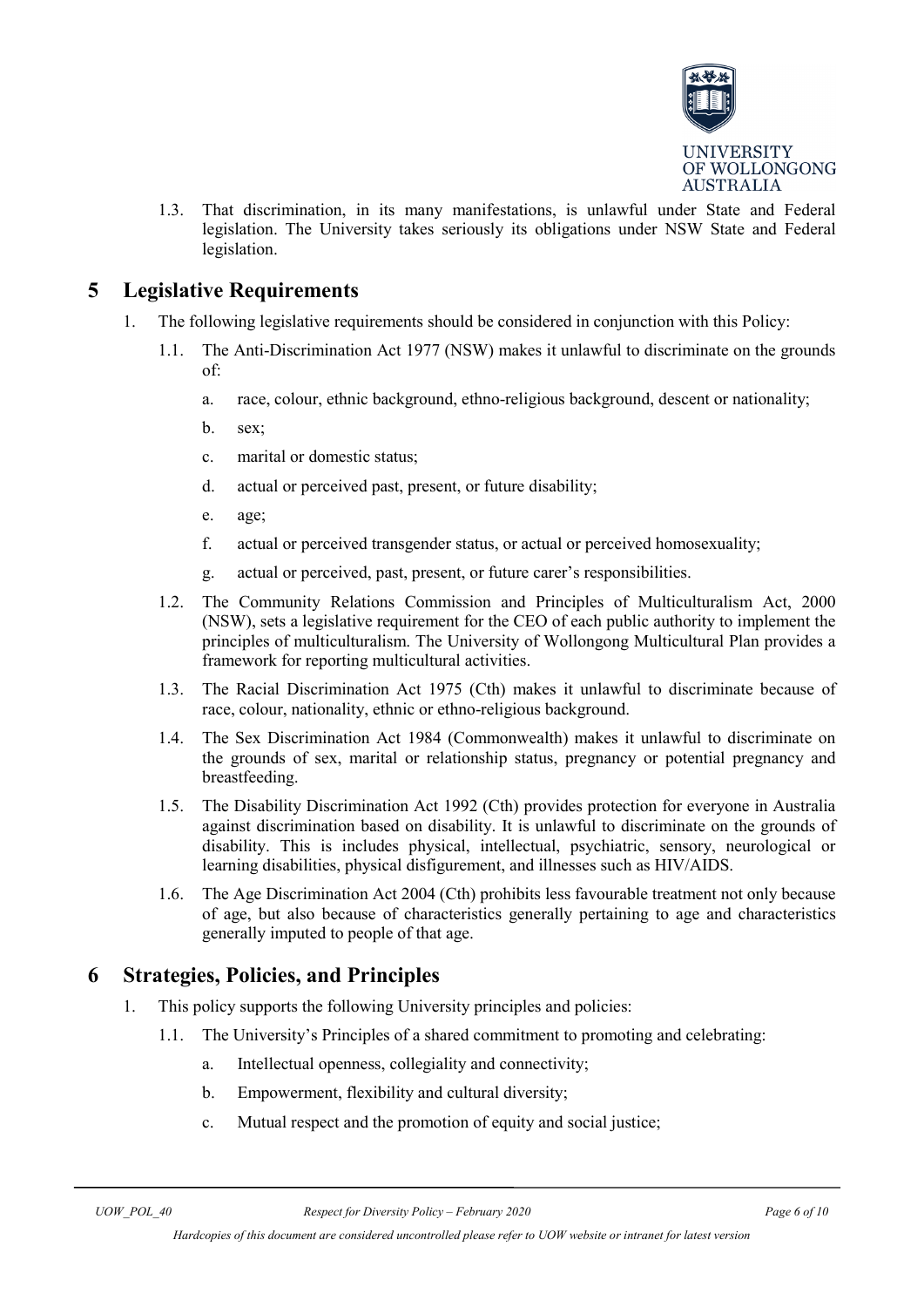

- d. Working towards reconciliation and the success of our Aboriginal and Torres Strait Islander communities;
- e. Recognition and celebration of initiative and enterprise, and agility in decision-making;
- f. Staff and students who are recognised and appreciated for their contributions;
- 1.2. A workforce with strong performance expectations:
	- a. The Right to a safe and secure environment that is free from discrimination, bullying or harassment.
	- b. A responsibility to:
		- i. Respect the diversity of the University and broader communities.
		- ii. Behave responsibly and honestly in ways that are considerate of the rights and needs of others and refrain from behaviour that may adversely affect the experiences of others.
		- iii. Recognise and respect the cultural background and heritage of others.
- 2. The University aims to achieve its goals of developing and maintaining an inclusive environment through educational and developmental strategies. These include:
	- 2.1. Requiring all staff to complete EO Online upon commencement of employment and every two years thereafter. Managers and supervisors are also required to complete both EO Online Module One and Two.
	- 2.2. Strongly recommending all incoming undergraduate students to complete Responsibilities, Right, and Respect Online (RRR Online) in their first year of study.
	- 2.3. Establishing inclusive teaching, learning and research activities where diversity and different learning styles are valued.
	- 2.4. Considering the principles that support diversity, anti-racism and non-discrimination when reviewing the content of subjects and courses.
	- 2.5. Providing effective induction and development programs for staff to improve their ability to work effectively in an environment that reflects the diversity of the Australian community.
	- 2.6. The use of inclusive language in all academic and administrative written and spoken communication.
	- 2.7. Raising awareness that body language can be both inclusive and exclusive.
	- 2.8. Encouraging student and staff involvement in celebrating diversity through campus wide activities including International Week, NAIDOC Week, Reconciliation Week, and Sexuality Week.
	- 2.9. Celebrating and capitalising on the diverse experiences and talents of students and staff.
	- 2.10. Expanding links with the local communities to promote values of inclusiveness.
	- 2.11. Educating all students and staff to understand their responsibilities under this Policy, and appreciate the consequences of non-compliance with University Policy and relevant state and federal laws.
- 3. If students, staff or affiliates experience or observe discrimination or racist behaviour or practices on campus, they are encouraged to address the matter at the time, in the context, and with the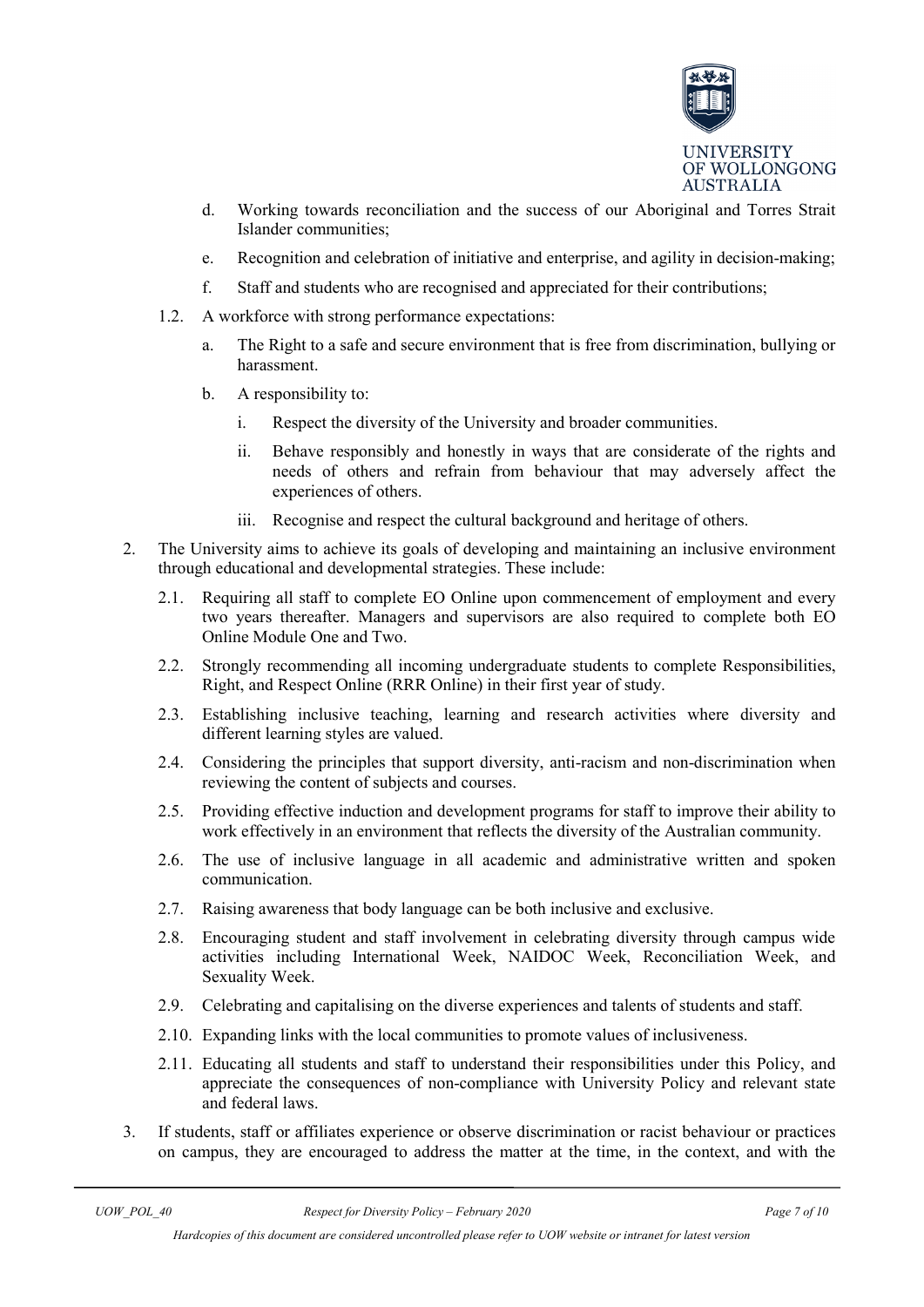

people involved, at the most local level possible to prevent repetition or escalation. This may include providing feedback to the person that the terminology or behaviour was offensive; that terminology was misused or behaviour was construed as intimidating or similar; asking the person to stop a particular behaviour or cease the use of the terminology. In situations where this is not possible or the circumstances do not provide an opportunity to do this, the student of staff member should report the incident to an appropriate staff member such as an immediate supervisor or senior staff member.

- 4. Confidential advice to assist with addressing such matters may be sourced from
	- a. Manager WHS
	- b. HR Advisors
	- c. Specialist units that can advise on grievances (e.g. Complaints Management Centre, Human Resources Division, Student Services Division). Refer to the Grievance Policy for further information.
	- d. Staff or Union Representatives
	- e. University Counsellors
	- f. Employee Assistance Program (EAP)
	- g. Residence Managers
	- h. Student Advocacy Officers
	- i. Student Support Advisers
- 5. Where a student, staff member or affiliate wishes to make a formal complaint they should do so via the Complaints Management Centre.

#### <span id="page-7-0"></span>**7 Roles & Responsibilities**

- 1. Executive Deans, Directors, Heads of Schools and Managers of Units are required to:
	- a. implement this policy in their work area to enable a workplace and study environment where respect for diversity is expected;
	- b. ensure that any incident of deliberate lack of respect, that is observed or reported, is dealt with promptly;
	- c. provide leadership in demonstrating respect for diversity; and
	- d. role model appropriate, respectful professional behaviour.
- 2. All staff, affiliates and students are responsible for their own actions, and are responsible for educating themselves in the appropriate standards of behaviour expected of them.
- 3. Roles and responsibilities in relation to investigating a lack of respect for diversity are outlined in the Grievance Policy and the Procedures for Investigating Grievances and/or the Student Conduct Rules.
- 4. All staff, affiliates and students have a responsibility to address concerns regarding respect for diversity in a professional manner. Any staff member, affiliate or student who is found to have made allegations against another person which are not in good faith or which they know to be false may be subject to disciplinary action. This may include an apology, counselling, exclusion from the University or, in the case of staff or affiliates, dismissal.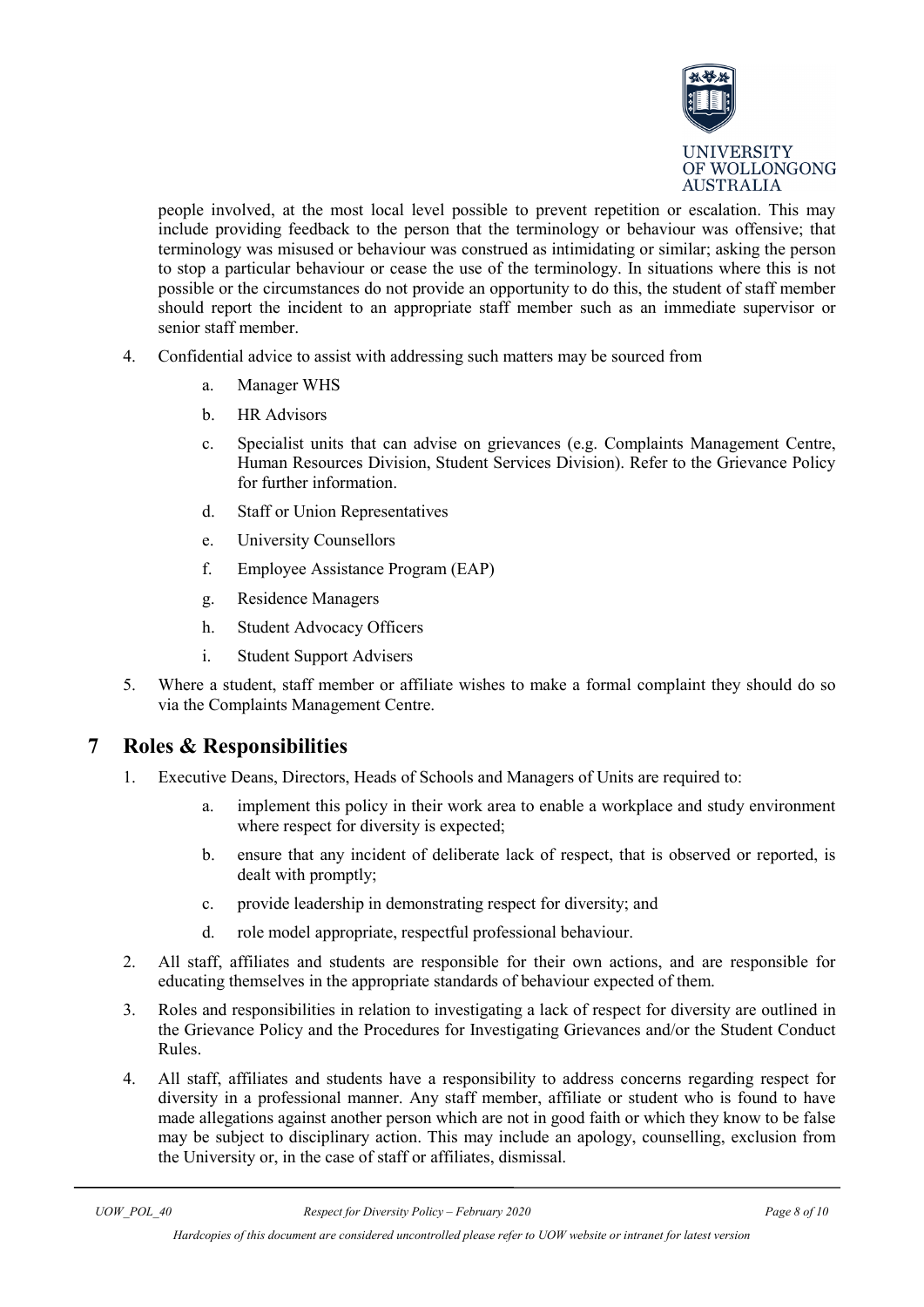

| <b>Version</b><br>Control | <b>Date Effective</b> | <b>Approved By</b>                    | Amendment                                                                                                                                                                                                                                                                                                                                 |
|---------------------------|-----------------------|---------------------------------------|-------------------------------------------------------------------------------------------------------------------------------------------------------------------------------------------------------------------------------------------------------------------------------------------------------------------------------------------|
| $\mathbf{1}$              | 11 December<br>1998   | University Council                    | First Version – Respect for Cultural Diversity<br>Policy                                                                                                                                                                                                                                                                                  |
| $\overline{2}$            | 6 March 2007          | Administrative Committee              | Replacement of Version 1 – Respect for<br><b>Cultural Diversity Policy</b>                                                                                                                                                                                                                                                                |
| 3                         | 6 May 2009            | Vice-Principal<br>(Administration)    | Migrated to UOW Policy Template as per<br>Policy Directory Refresh                                                                                                                                                                                                                                                                        |
| $\overline{4}$            | 9 March 2010          | Vice-Principal<br>(Administration)    | Future review date identified in accordance<br>with Standard on UOW Policy                                                                                                                                                                                                                                                                |
| 5                         | 30 Nov 2012           | Vice-Principal<br>(Administration)    | Updated to reflect change from OHS to WHS.                                                                                                                                                                                                                                                                                                |
| 6                         | 7 December<br>2012    | University Council                    | Major policy review: Updated Definitions,<br>revised Purpose of Policy, Legislative<br>Requirements expanded, added Policy<br>Statement, additional strategies to engender<br>respect for diversity, removed Staff<br>Recruitment and Retention Strategies, added<br>contacts to assist with disputes, added Roles &<br>Responsibilities. |
| 7                         | 13 February<br>2014   | Deputy Vice-Chancellor<br>(Education) | Update to reflect change from Dean of<br>Students to Student Ombudsman.                                                                                                                                                                                                                                                                   |
| 8                         | 16 September<br>2015  | Vice-Chancellor                       | Amendment of references to EDD; update to<br>reflect change from Dean to Executive Dean.                                                                                                                                                                                                                                                  |
| 9                         | 4 December<br>2015    | University Council                    | Consequential amendment to remove reference<br>to rescinded Graduate Qualities Policy.                                                                                                                                                                                                                                                    |
| 10                        | 5 July 2016           | Vice-Chancellor                       | Consequential amendment following minor<br>amendment to Coursework Student Academic<br>Complaints Policy – removal of reference to<br>Student Ombudsman at clause 6.4. Transfer to<br>rebranded template.                                                                                                                                 |
| 11                        | 21 July 2017          | Vice-Chancellor                       | Minor amendment to definitions<br>(discrimination, staff and affiliates); update to<br>organisational unit references, and correction<br>to clauses $6.2.2$ and $6.5$ .                                                                                                                                                                   |

## <span id="page-8-0"></span>**8 Version Control and Change History**

*Hardcopies of this document are considered uncontrolled please refer to UOW website or intranet for latest version*